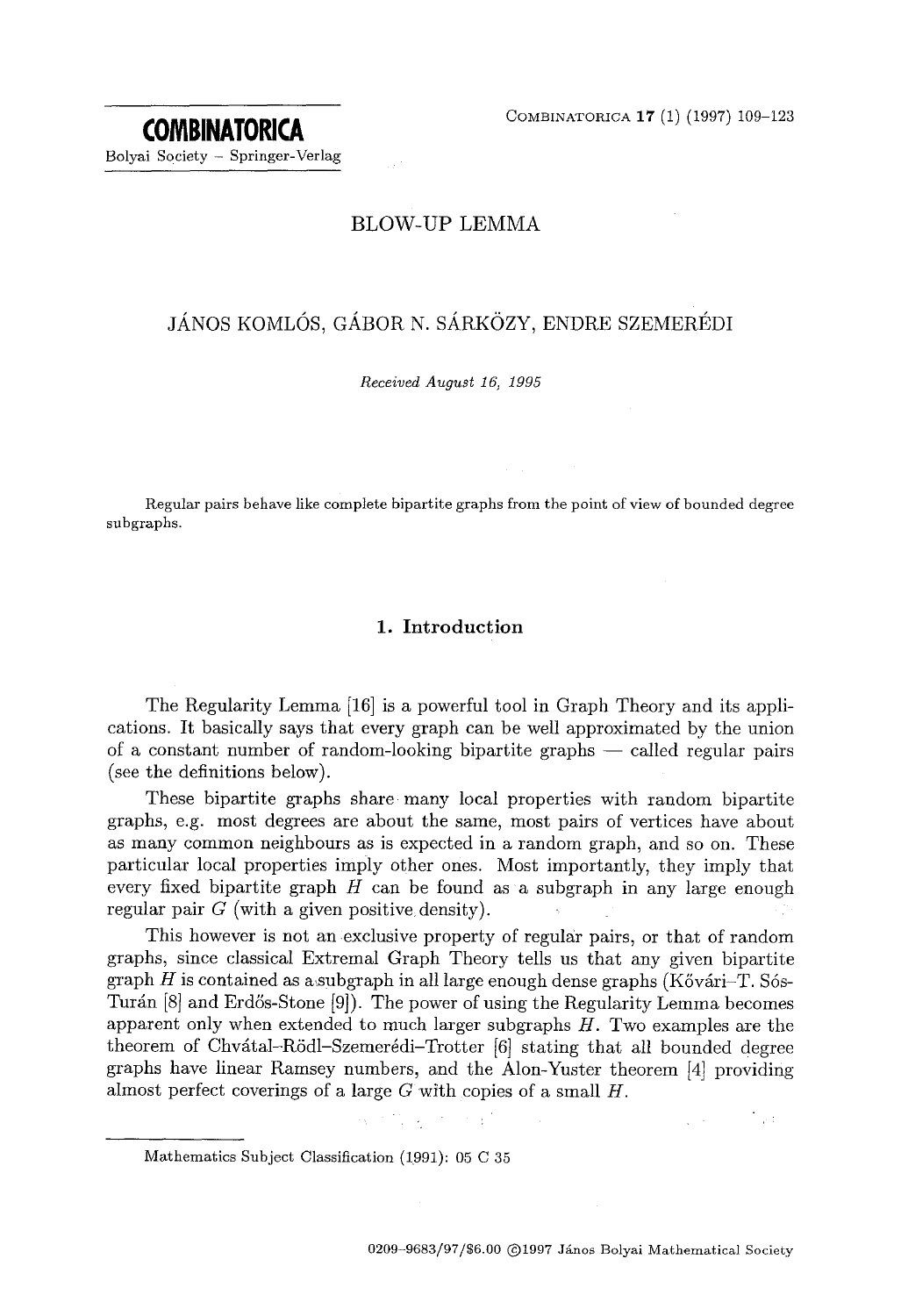Some new papers deal with embedding problems where  $H$  and  $G$  have the same order *(spanning subgraphs)*. Classical Ramsey-Turán theory tells us that this is hopeless (the Ramsey and Turán numbers are huge) unless  $H$  is small in some sense. Two natural classes of such small  $H$  are trees (forests) and bounded degree graphs. An example for the first one is the proof of the Bollobás conjecture on spanning trees [11]. Examples for the second one are papers of the same authors on the P6sa-Seymour conjecture [12, 13] and on the Alon-Yuster conjecture [14]. These papers use a randomized version of the greedy algorithm to embed most vertices of  $H$  and then finish the embedding by using a König-Hall argument. The proofs were further refined to lead to the tool called Blow-up Lemma in this paper. It basically says that regular pairs behave like complete bipartite graphs from the point of view of bounded degree subgraphs.

# 1.1. Notations

All graphs are simple, that is, they have no loops or multiple edges.  $v(G)$ is the number of vertices in G (order),  $e(G)$  is the number of edges in G (size).  $deg(v)$  (or  $deg_G(v)$ ) is the degree of vertex v (within the graph G), and  $deg(v,Y)$ (or  $deg_G(v,Y)$ ) is the number of neighbours of v in Y.  $\delta(G), \Delta(G)$  and  $t(G)$  are the minimum degree, maximum degree and average degree of *G. N(x)* (or  $N_G(x)$ ) is the set of neighbours of the vertex  $x$ , and  $e(X, Y)$  is the number of edges between X and Y. A bipartite graph G with color-classes A and B and edges  $E$  will sometimes be written as  $G = (A, B, E)$ . For disjoint *X,Y*, we define the *density* 

$$
d(X,Y) = \frac{e(X,Y)}{|X| \cdot |Y|}.
$$

The density of a bipartite graph  $G = (A, B, E)$  is the number

$$
d(G) = d(A, B) = \frac{|E|}{|A| \cdot |B|}.
$$

For two disjoint subsets  $A, B$  of  $V(G)$ , the bipartite graph with vertex set  $A \cup B$ which has all the edges of  $G$  with one endpoint in  $A$  and the other in  $B$  is called the pair  $(A, B)$ .

A pair  $(A, B)$  is *e-regular* if for every  $X \subset A$  and  $Y \subset B$  satisfying

$$
|X| > \varepsilon |A| \quad \text{and} \quad |Y| > \varepsilon |B|
$$

we have

$$
|d(X,Y)-d(A,B)|<\varepsilon.
$$

A pair  $(A, B)$  is  $(\varepsilon, \delta)$ -super-regular if for every  $X \subset A$  and  $Y \subset B$  satisfying

$$
|X| > \varepsilon |A| \quad \text{and} \quad |Y| > \varepsilon |B|
$$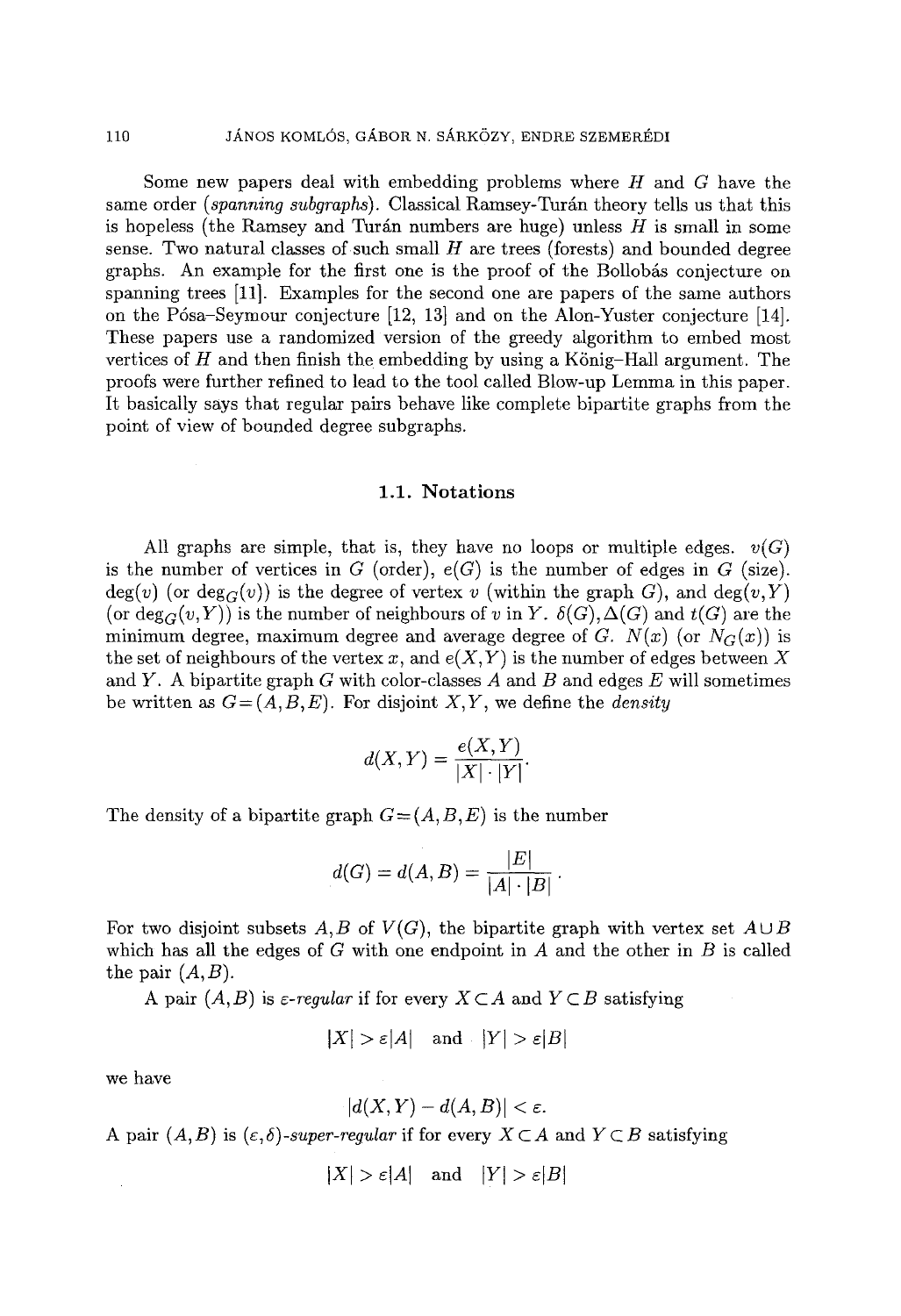we have

$$
e(X,Y) > \delta |X||Y|,
$$

and furthermore,

 $deg(a) > \delta |B|$  for all  $a \in A$ , and  $deg(b) > \delta |A|$  for all  $b \in B$ .

H is embeddable into G if G has a subgraph isomorphic to H, that is, if there is a one-to-one map (injection)  $\varphi: V(H) \to V(G)$  such that  $\{x, y\} \in E(H)$  implies  ${ {\varphi(x), \varphi(y) } \in E(G)}$ . The cardinality of a set S will mostly be denoted by  $|S|$ , but sometimes we write  $\#S$ .

### 1.2. The Blow-up **Lemma**

**Theorem 1 (Blow-up Lemma).** *Given a graph R of order r and positive parameters*   $\delta, \Delta$ , there exists a positive  $\varepsilon = \varepsilon(\delta, \Delta, r)$  such that the following holds. Let  $n_1$ ,  $n_2, \ldots, n_r$  be arbitrary positive integers and let us replace the vertices  $v_1, v_2, \ldots$  $v_r$  of R with pairwise disjoint sets  $V_1, V_2, ..., V_r$  of sizes  $n_1, n_2, ..., n_r$  (blowing *up). We construct two graphs on the same vertex-set*  $V = \bigcup V_i$ *. The first graph R is obtained by replacing each edge*  $\{v_i, v_j\}$  *of R with the complete bipartite graph* between the corresponding vertex-sets  $V_i$  and  $V_j$ . A sparser graph G is constructed *by replacing each edge*  $\{v_i, v_j\}$  *arbitrarily with an*  $(\varepsilon, \delta)$ *-super-regular pair between*  $V_i$  and  $V_j$ . If a graph H with  $\Delta(H) \leq \Delta$  is embeddable into **R** then it is already *embeddable into G.* 

# **1.3. Sketch of proof**

The classical proofs using the Regularity Lemma for embedding a graph H into a graph G typically follow a greedy embedding algorithm like this: For the location of the first vertex of H select a typical vertex  $v_1$  of  $G$  -- that is, any vertex with a typical degree. After having embedded k vertices of H into  $v_1, \ldots, v_k$  of G, select  $v_{k+1}$  from the appropriate color class of G to be any vertex with a large degree into the common neighbourhood of the already selected vertices in the same color class. This selection guarantees that all selected vertices in the same color class have a large common neighbourhood, and thus not only do we end up with a copy of the desired  $H$ , but we may obtain many such copies (proportional to  $order(G)^{order(H)}$ ). This can easily be extended from embedding bipartite graphs to embedding graphs with a higher but fixed chromatic number. We will use a randomized version of this greedy algorithm.

Let  $n=\sum n_i$ . We will assume that  $|V(H)|=|V(G)|=n$ . We embed the vertices of  $H$  one-by-one by following a randomized greedy algorithm  $(RGA)$ , which works smoothly until there is only a small proportion of  $V(H)$  left, and then it may get stuck hopelessly. To avoid this, we will set aside a positive proportion of speciaI vertices of  $H$  called "buffer vertices".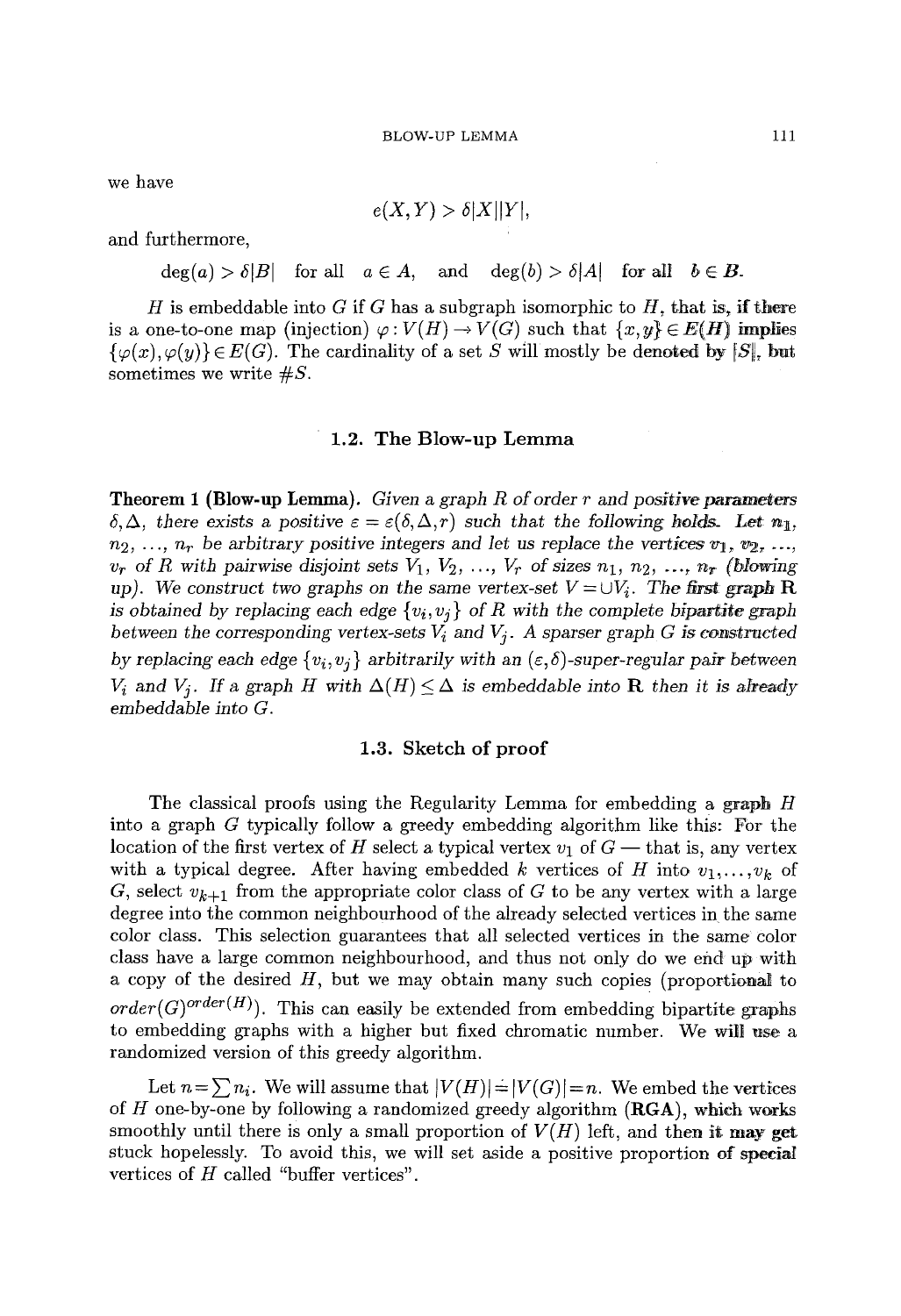In Phase 1 of the RGA we will embed the vertices of  $H$  one-by-one into  $G$  until all non-buffer vertices are embedded. For each  $x$  not embedded yet (including the buffer vertices) we keep track of an ever shrinking *host-set*  $V_{t,x}$  that the image of x is confined to at time  $t$ . These sets are defined in the following natural way. If x is to be embedded into  $V_i$ , then for each t we define an auxiliary set  $C_{t,x}$  to be the intersection of  $V_i$  with the common neighbourhood (in  $G$ ) of the images of the neighbours of x (in H) already embedded by time t. Clearly x must be embedded into the set of vertices in  $C_{t,x}$  still unused by time t. This set is the set  $V_{t,x}$ . Now if x is embedded at time t then we select the image of x randomly (uniformly) from  $V_{t-1,x}$ . While the sets  $C_{t,x}$  are all large by the regularity condition,  $V_{t,x}$  -the unused part of  $C_{t,x}$  -- may get very small or even empty if we use a greedy algorithm. This is the reason we use a randomized algorithm; the randomization ensures that we do not delete vertices from the host-sets  $V_{t,x}$  in a worse case manner, but only proportionately to the time  $t$ . Some exceptions to this proportionality may be accidentally created, and then we immediately deal with these exceptional vertices by putting them into a first-in first-out queue (FIFO)  $q(t)$  whose vertices have a priority at the selection of the next vertices to be embedded.

This embedding is continued in Phase 1 until all non-buffered vertices are embedded, unless the queue gets too long, in which case we abort the algorithm. T will denote the (random) last moment of Phase I. In Phase 2, we embed the leftover  $n-T$  vertices by using a König-Hall type argument.

## 2. Proof

ੰਦ

We are given the parameters  $r = |V(R)|$ , and  $\varepsilon, \delta$  of the super-regularity condition. We define several new parameters:  $\delta', \delta'', \delta'''$  are used by the RGA algorithm and  $\kappa$  by the König-Hall argument of Section 2.7, while  $n_0$  and  $\gamma$  are auxiliary parameters. The parameters have the following order:

$$
\varepsilon \ll \kappa \ll \gamma \ll \delta''' \ll \delta'' \ll \delta' \ll \delta
$$

where  $\alpha \ll \beta$  means that  $\alpha$  is small enough in terms of  $\beta$ . One possible choice is the following:

$$
\delta' = \frac{\delta^{\Delta+1}}{4r^2\Delta^2}, \quad \delta'' = (\delta')^2, \quad \delta''' = (\delta')^3, \quad \gamma = (\delta')^4, \quad \kappa = (\delta')^{3\Delta}.
$$

We fix a threshold  $n_0 \geq 1/\delta'$  and will always assume that  $\varepsilon \leq \varepsilon_0(\delta, \Delta, r, n_0)$ . For easier reading, we mostly use the letter  $x$  for vertices of  $H$ , and the letter  $v$  for vertices of the host graph G.

Given an embedding of H into R, it defines an *assignment* 

$$
\psi: V(H) \to \{V_1, V_2, \ldots, V_r\},\
$$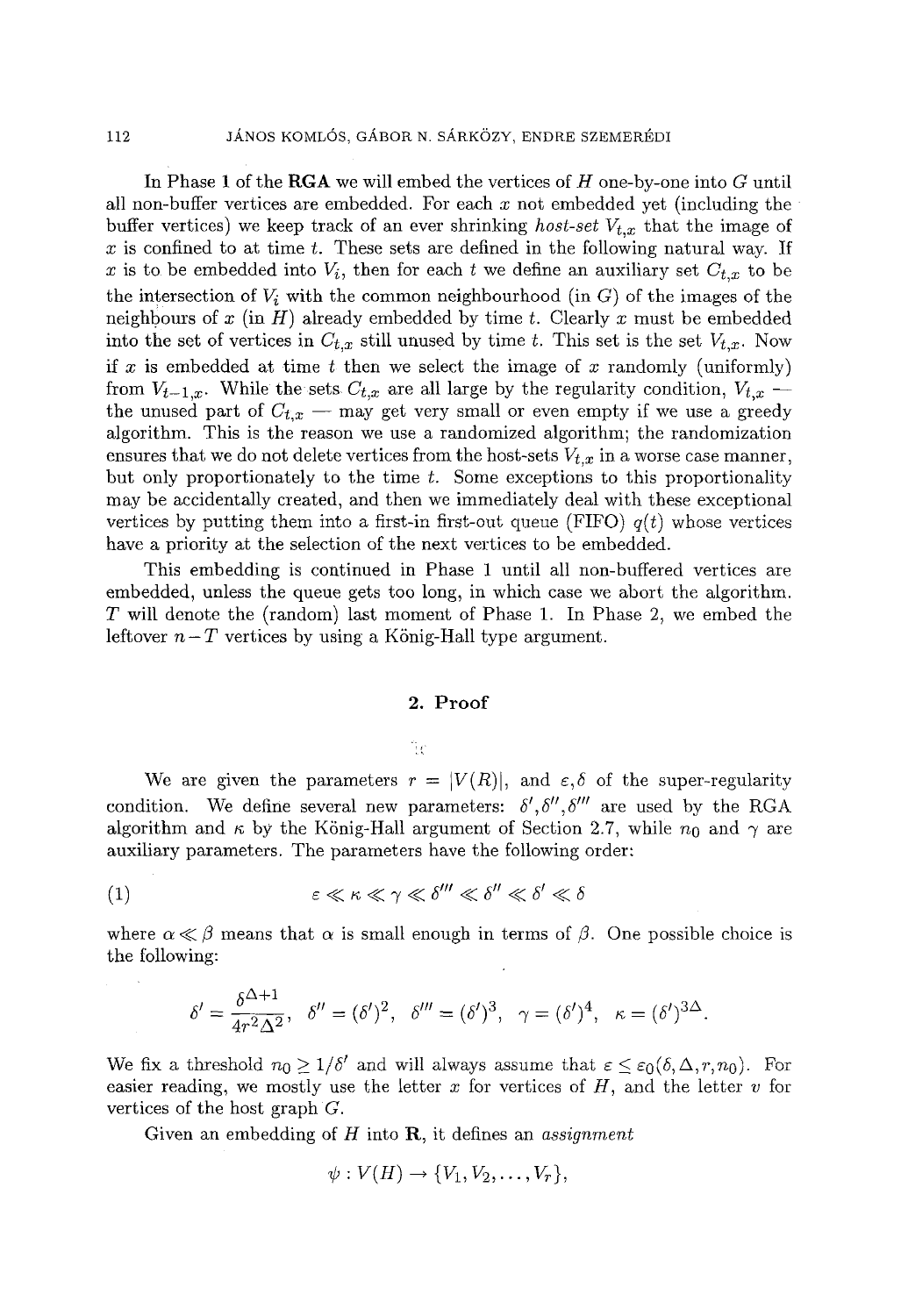and we want to find an *embedding*  $\varphi$  of H into G compatible with  $\psi$ , that is, a map

$$
\varphi: V(H) \to V(G), \varphi
$$
 is one-to-one

such that  $\varphi(x) \in \psi(x)$  for all  $x \in V(H)$ , and  $\{x, y\} \in E(H)$  implies  $\{\varphi(x), \varphi(y)\} \in$ *E(G).* We will call the sets  $V_i$  clusters, and write  $X_i = \psi^{-1}(V_i)$  for  $i = 1, 2, \ldots, r$ .

## 2.1. Preprocessing

Before we start the **RGA** algorithm, we order the vertices of  $H$  into a sequence  $S = (x_1, x_2, \ldots, x_n)$  which is more or less, but not exactly, the order in which the vertices will be embedded. Let  $m_i = |\delta' n_i|$  and  $m = \sum m_i$ . For each i, choose a set of  $m_i$  vertices in  $X_i$  such that any two of these altogether m vertices are at a distance at least four in H. The only restriction we make is that no vertex of  $X_i$ should be chosen that is a neighbour of any vertex in any other  $X_i$  of size less than  $n_i/(2r\Delta)$ . (This only excludes less than half the  $n_i$  vertices of  $X_i$ , and its relevance can only be seen later.) Selecting such a subset of  $m<sub>i</sub>$  vertices is possible, for H is a bounded degree graph.

These vertices  $b_1, \ldots, b_m$  will be called the *buffer vertices*, and they will be the last vertices in  $S$ . The sequence  $S$  starts with the neighbourhoods  $N_H(b_1), N_H(b_2), \ldots, N_H(b_m)$ . The length of this initial segment of  $\tilde{S}$  will be denoted by  $T_0$ . Thus  $T_0 = \sum |N_H(b_i)| \leq \Delta m$ . If  $M_i$  is the number of vertices of  $X_i$  $i=1$ 

in this initial segment then it is easy to see that  $M_i < 2r^2 \Delta^2 \delta' n_i$ .

The middle of S is an arbitrary ordering of the remaining vertices of H.

(When certain images are *a priori* restricted as in Remark 13 in Section 3, we also list the restricted vertices at the beginning of S right after the neighbours of the buffer vertices.)

# 2.2. The RGA algorithm

At time 0, set  $q(0) = Q(0) = \emptyset$ , and  $C_{0,x} = V_{0,x} = \psi(x)$  for all  $x \in V(H)$ .

# Phase 1.

For  $t \geq 1$ , repeat the following two steps.

*Step 1 -- Extending the embedding:* Select the vertex  $s(t)$  of H to be embedded at time t in the following way.

1. If  $q(t-1) \neq \emptyset$  then  $s(t)$  is the first element of  $q(t-1)$ .

2. If  $q(t-1) = \emptyset$  then  $s(t)$  is the first unembedded vertex in the sequence S.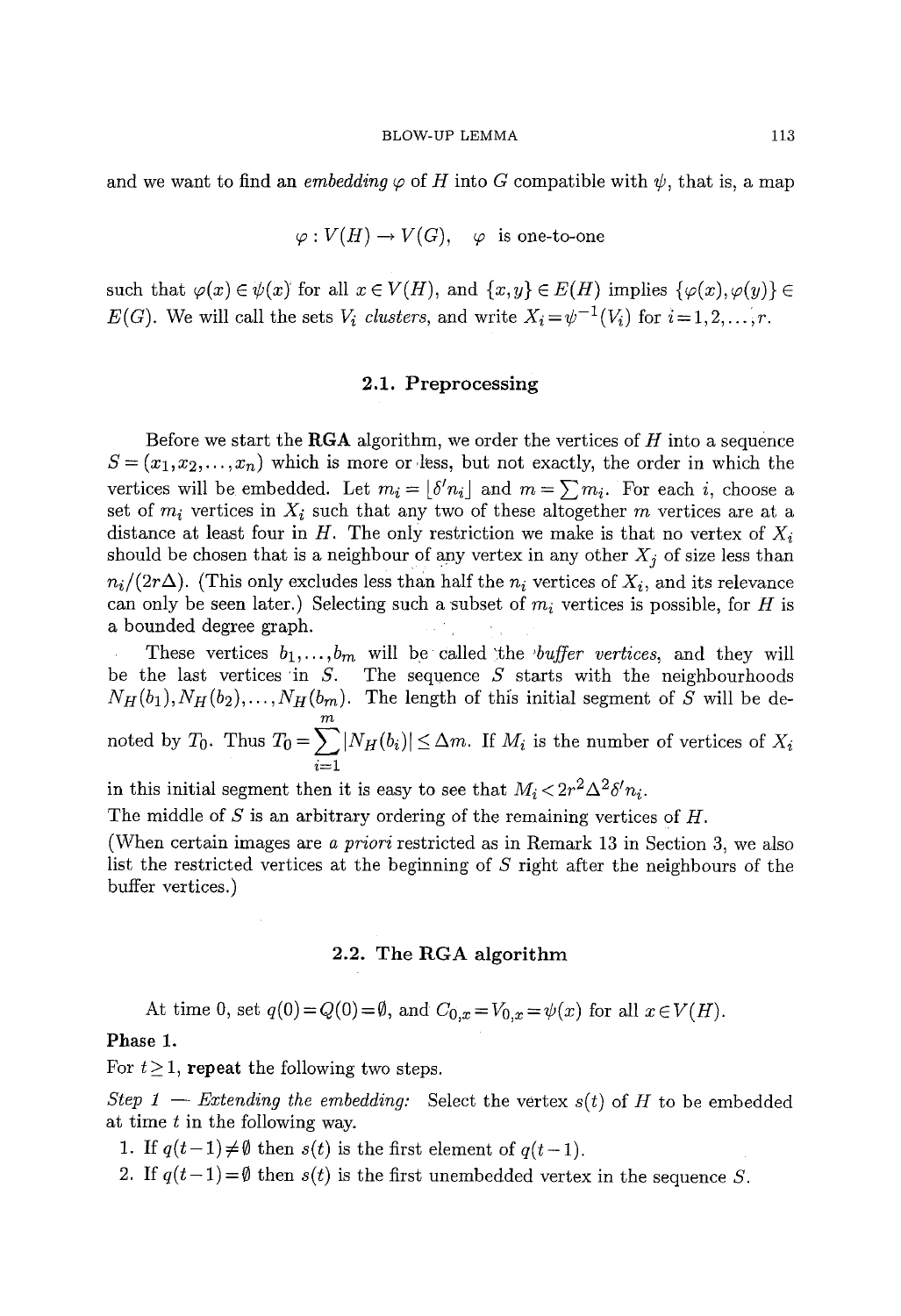Now assume that  $s(t)=x$  was selected. Consider those vertices  $v \in V_{t-1,x}$  for which

(2) 
$$
\deg_G(v, V_{t-1,y}) > \delta |V_{t-1,y}|
$$

holds for all y for which  $\{x, y\} \in E(H)$  and y is still unembedded. Pick one such v randomly (uniformly) as the image  $\varphi(x)$ .

*Step 2 -- Updating:* For each unembedded vertex y, set

$$
C_{t,y} = \begin{cases} C_{t-1,y} \cap N_G(\varphi(x)) & \text{if } \{x,y\} \in E(H) \\ C_{t-1,y} & \text{otherwise,} \end{cases}
$$

and

$$
V_{t,y} = \begin{cases} V_{t-1,y} \cap N_G(\varphi(x)) & \text{if } \{x,y\} \in E(H) \\ V_{t-1,y} \setminus \{\varphi(x)\} & \text{otherwise.} \end{cases}
$$

(That is,  $V_{t,y} = C_{t,y} \setminus {\varphi(s(u)) : u \le t}$ .) Define the leftover sets

$$
L_t(V_i) = V_i \setminus \{ \varphi(s(u)) : u \leq t \}.
$$

To obtain  $q(t)$ , remove from  $q(t-1)$  the just embedded x (if  $q(t-1)\neq \emptyset$ ), and append to  $q(t-1)$  all unembedded vertices  $y \notin q(t-1)$  such that  $|V_{t,y}| \leq \delta''|L_t(\psi(y))|$ . Set  $Q(t) = Q(t-1) \cup q(t), q_i(t) = q(t) \cap X_i$ , and  $Q_i(t) = Q(t) \cap X_i$ .

If for some *i*,  $|Q_i(t)| > \delta^{\prime\prime\prime} m_i$ , then set  $T = t$  and **halt with failure.** 

Else, if there are no more unembedded non-buffer vertices left, then set  $T=t$ and go to Phase 2, otherwise set  $t \leftarrow t+1$  and go back to Step 1. End of Phase **1** 

Phase **2.** 

Find a system of distinct representatives for the sets  $V_{T,y}$  for all unembedded y and halt with success. If there is no such set of distinct representatives then halt with failure.

# End of RGA

We claim that this algorithm finds a good embedding of  $H$  into  $G$  with high probability. Recall that we fixed an  $n_0$  (arbitrarily) and assumed that  $\varepsilon \leq$  $\varepsilon_0(\delta, \Delta, r, n_0)$ .

Claim 2. There are positive constants  $K, \lambda$ , depending on  $\delta, \Delta, r$  but not on  $\varepsilon$  and *the n<sub>i</sub>*, such that Phase 1 succeeds with a probability exceeding  $1-\sum_i (K\epsilon)^{\lambda n_i}$ , and *Phase 2 succeeds with a probability exceeding*  $1 - \left(\sum_{n_i \ge n_0} e^{-\lambda n_i} + K \varepsilon\right)$ .

Claim 2 clearly proves the Blow-up Lemma, since by choosing a large enough  $n_0$  and then a small enough  $\varepsilon$  guarantees that the failure probability for the RGA algorithm is very small. In particular, the algorithm succeeds with a positive probability. **All supports**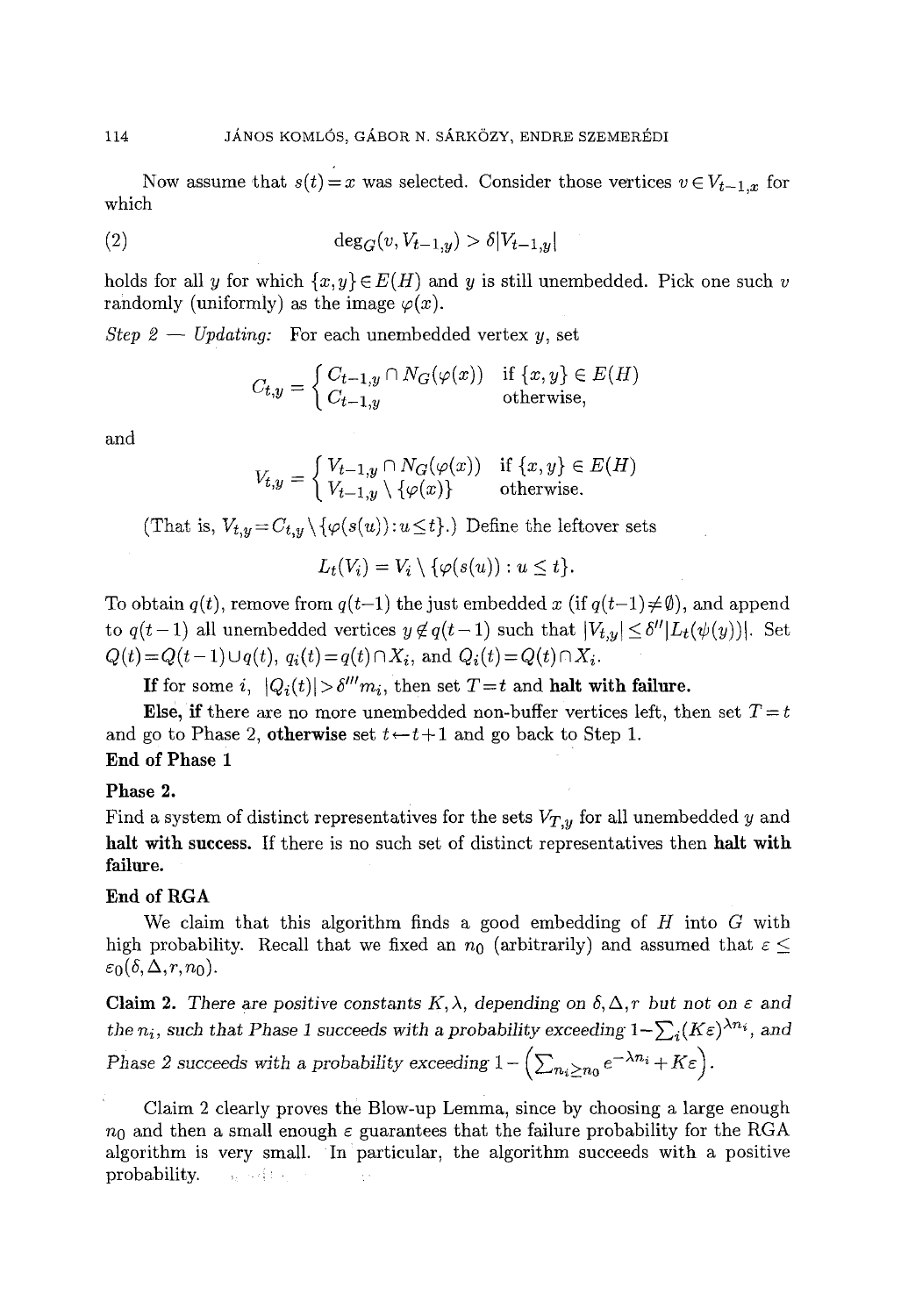#### 2.3. Some simple facts

We start with the most important property of super-regular (and regular) pairs.

**Fact 3..** Let  $(A, B)$  be an  $(\varepsilon, \delta)$ -super-regular pair. Then for any  $Y \subset B$ ,  $|Y| > \varepsilon |B|$ *we have* 

$$
\# \{ x \in A : \deg(x, Y) \le \delta |Y| \} \le \varepsilon |A|.
$$

Now let  $T(x)$  denote the time in which x is embedded in Phase 1, if x is not embedded in Phase 1 then write  $T(x) = T + 1$ . While Claim 2 says that the (combined) queues  $Q_i(T)$  at the end of Phase 1 are small (that is, Phase 1 concludes with success) *with probability close to 1,* the following trivial fact, that follows from the halting rule of the algorithm, says that the (combined) queues one step earlier are all *necessarily* small.

Fact 4. For *all i,* 

$$
|Q_i(T-1)| \le \delta''' m_i.
$$

This, together with the fact that the only buffer vertices that may ever get used up in Phase 1 are the ones that ever get into the queue, implies the next fact. Let us write  $A_i$  for the set of vertices of  $V_i$  unembedded in Phase 1, and  $A_+$  for the set of all unembedded vertices:

(3) 
$$
A_i = L_T(V_i), \text{ and } A_+ = \bigcup_i A_i.
$$

Fact 5. For all i and  $t \leq T$ ,

(4) 
$$
|L_t(V_i)| \geq |A_i| \geq m_i - |Q_i(T-1)| \geq (1 - \delta^{\prime\prime\prime})m_i.
$$

*Hence, if*  $m_i \geq 1$  *then*  $|A_i| > \delta' n_i/3$ .

**Fact 6.** If  $x \in Q(T)$  then  $|A_+ \cap C_{T(x)-1,x}| \leq \delta'' |\psi(x)|$ .

Indeed,  $x \in Q(T)$  means that  $x \in q(t)$  for some  $t \leq T(x)-1$ . Hence  $|V_{T(x)-1,x}| \leq$  $\delta''[\psi(x)]$ , and then  $|A_+ \cap V_{T(x)-1,x}| \leq \delta''[\psi(x)]$ . It remains to note that  $A_+ \cap$  $V_{T(x)-1,x} = A_+ \cap C_{T(x)-1,x}$  since  $V_{t,x} = C_{t,x} \cap L_t(\psi(x))$  for all  $t \leq T(x)$ .

The following two observations will be used repeatedly. They trivially follow from the description of the RGA algorithm.

**Fact 7.** For all x and all  $t \leq T(x)-1$ ,

$$
|C_{t,x}| > \delta |C_{t-1,x}| \quad \text{and} \quad |V_{t,x}| > \delta |V_{t-1,x}|.
$$

Let us write  $\nu(t,x)$  for the number of neighbours (in H) of x embedded by time t:

(5) 
$$
\nu(t,x) = \#\{u \le t : \{x,s(u)\} \in E(H)\}.
$$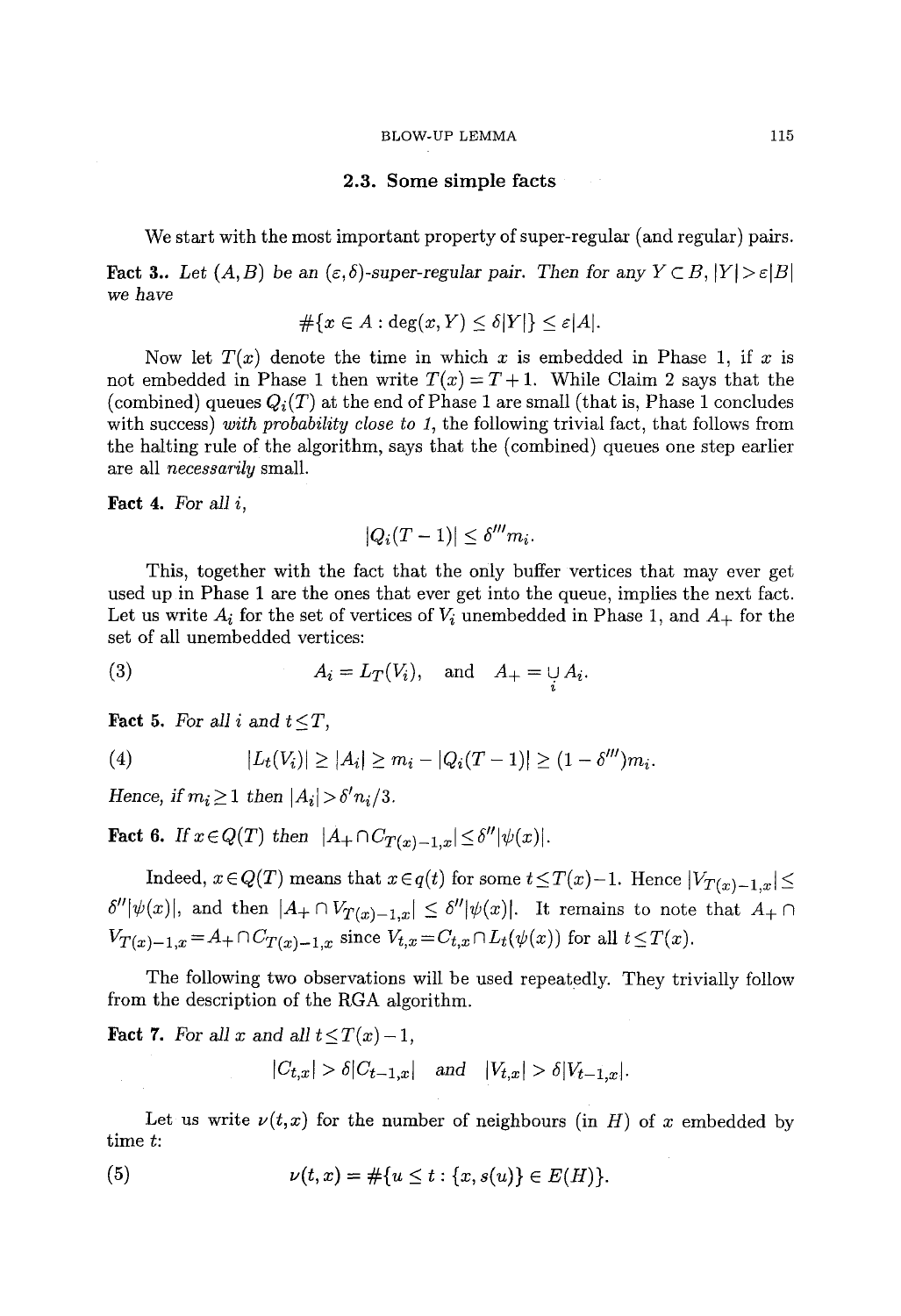Fact 8. Let  $x \in V(H)$  and  $t \leq T(x)-1$  be arbitrary. Then

$$
|C_{t,x}| > \delta^{\nu(t,x)} |\psi(x)| \ge \delta^{\Delta} |\psi(x)|.
$$

The next important lemma says that during Phase 1 the host-sets  $V_{t,x}$  cannot get too small. (This is just a formal property of the algorithm, and it does not reflect successful performance. Poor performance of the algorithm is manifested by a premature termination of Phase I.)

**Lemma 9.** For all i and  $x \in X_i$ ,

$$
|V_{T(x)-1,x}| > \delta^{\Delta} \delta'' |A_i| - |Q_i(T-1)|.
$$

*Hence, whenever the RGA algorithm selects a vertex from a cluster*  $V_i$  *of size*  $n_i \geq 1/\delta'$  then it selects randomly from a set of size greater than  $\gamma n_i$ .

**Proof.** Write  $t = T(x) - 1$  and assume first that  $x \notin q(t)$ . Hence  $x \notin Q_i(t)$ . Thus  $|V_{t,x}| > \delta'' |L_t(V_i)|$ . If, on the other hand,  $x \in q(t)$  then let  $t' = \min\{u : x \in q(u)\}$  be the time when  $x$  got into the queue. By the definition of the queue,

$$
|V_{t'-1,x}| > \delta''|L_{t'-1}(V_i)| \ge \delta''|A_i|.
$$

If  $t' = t$  then by Fact 7 we have

$$
|V_{t,x}| > \delta |V_{t-1,x}| = \delta |V_{t'-1,x}| > \delta \delta'' |A_i|.
$$

If  $t' < t$  then  $t' \leq T - 1$ , and we have

(6) 
$$
|V_{t,x}| > \delta^{\Delta} |V_{t'-1,x}| - |V_i \cap {\varphi(s(u)) : t' \le u \le t}|
$$

(7) 
$$
\qquad \qquad > \delta^{\Delta} \delta'' |A_i| - |q_i(t')| \geq \delta^{\Delta} \delta'' |A_i| - |Q_i(T-1)|,
$$

since x got into the queue at time  $t'$ , is still in the queue at time t, and as long as the queue is not totally empty only the elements of  $q(t')$  can be selected for embedding.

This proves the inequality. To prove the last claim of the temma, note that at most  $\Delta \varepsilon n_i$  vertices violate (2), and hence the algorithm selects from a set of size greater than  $\delta^{\Delta}\delta''|A_i|-|Q_i(T-1)|-\Delta \varepsilon n_i > (\delta^{\Delta}\delta''\delta'/3-\delta'''\delta'-\Delta \varepsilon)n_i \geq \gamma n_i$  (provided  $m_i \geq 1$  and  $\varepsilon$  is small enough).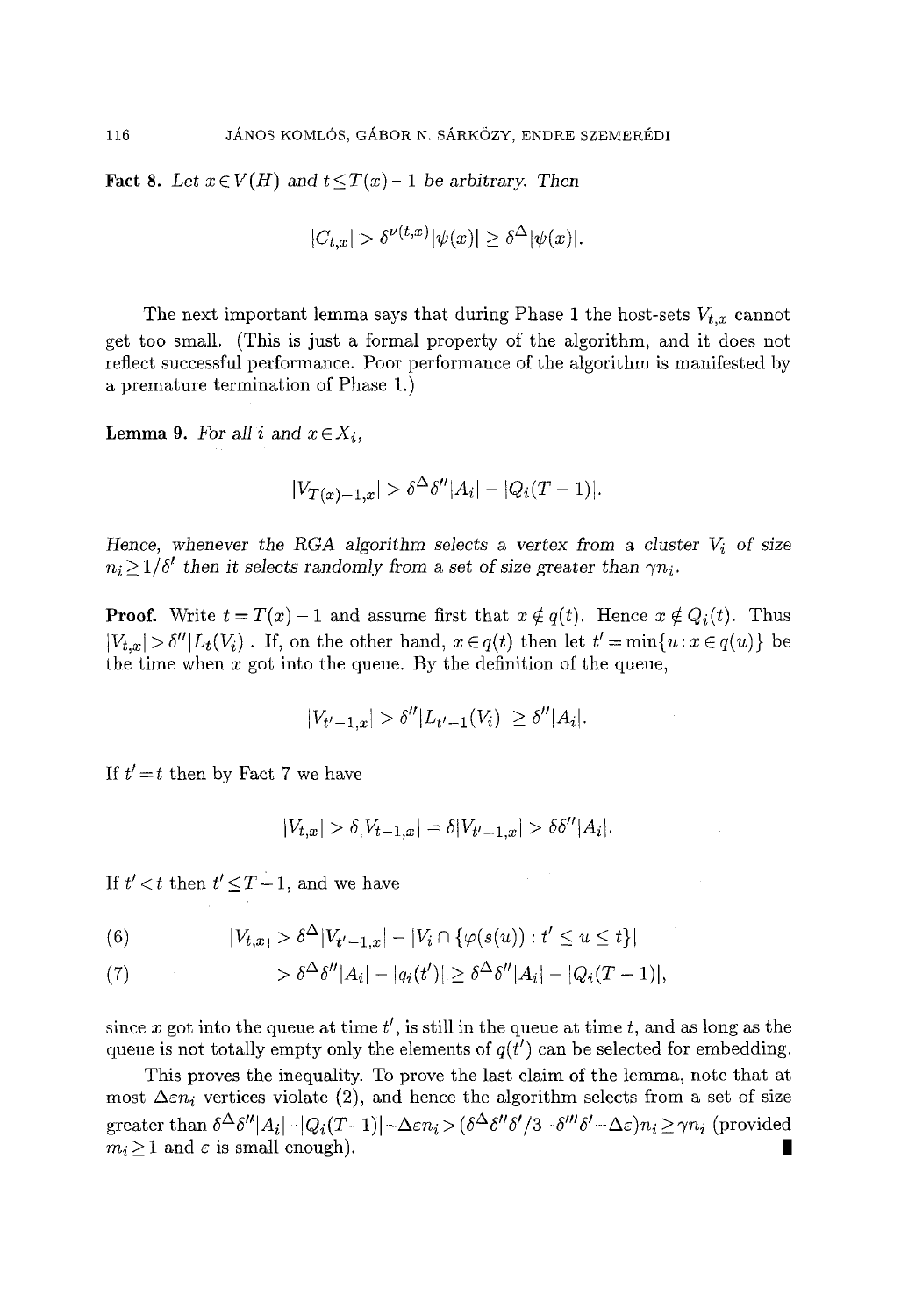### 2.4. The main lemma

The sets  $C_{t,x}$  are easy to handle (see Fact 8), but the sets  $V_{t,x}$  are hard to control. We estimate the probability that too many host-sets  $V_{t,x} \subset V_i$  get small by observing that in this case the "trace" of these x's on the eventual leftover set of vertices — that is, the intersections of the sets  $C_{t,x}$  with  $L_T(V_i)$  — would be small, which would have a negligible probability if we could somehow fix the leftover set  $L_T(V_i)$ . Thus, the following lemma will play a key role in the proof. Its proof is postponed to the end of Section 2.

**Lemma 10 (Main Lemma).** We are given integers p and i, a set  $A \subset V_i$ ,  $|A| > \delta^{-\Delta} \varepsilon n_i$ , and a set  $X \subset X_i$  of p vertices any two at a distance (in H) greater than two. Then,

$$
P\left(|A \cap C_{T(x)-1,x}| < \delta^{\Delta}|A| \quad \text{for all} \;\; x \in X\right) \leq (\Delta\varepsilon/\gamma)^p.
$$

#### 2.5. Small clusters

Assume  $\varepsilon < 1/n_0$ , and let  $V_i$  be a "small " cluster, that is, a cluster of size  $n_i < n_0$ . The RGA algorithm gets stuck on  $V_i$  if either  $|Q_i(T)| > \delta^{\prime\prime\prime} m_i$  (stuck in Phase 1), or we cannot find a system of distinct representatives from the leftover sets  $V_{T,x}$ ,  $x \in X_i \setminus \{s(u) : u \leq T\}$  (stuck in Phase 2). Neither one of these two possibilities will occur if  $C_{t,x} = V_i$  for all  $x \in X_i$  and all  $t \leq T(x) - 1$  (which implies  $Q_i(T) = \emptyset$ . This, in turn, will certainly happen if each element in the neighbourhood  $N^{\cup}(X_i) = \bigcup_{x \in X_i} N_H(x)$  is selected from the common neighbourhood  $N^{\perp}(V_i) = \bigcap_{v \in V_i} N_G(v)$ . Hence the probability of failure on  $V_i$  is upper bounded,

according to Lemma 9, by

$$
\sum_{y \in N^{\cup}(X_i)} \frac{|\psi(y) \setminus N^{\cap}(V_i)|}{\gamma |\psi(y)|}
$$

(This was not a perfect deduction, for Lemma 9 makes the assumption  $n_j \geq 1/\delta'$ about the sizes of the neighbour-sets  $V_j = \psi(y)$ . This, however, does not make the obtained upper bound invalid, for the contribution to the above probability of'a neighbour-cluster  $V_i$  of size less than  $1/\delta'$  is 0, since the conditions  $n_i \epsilon < 1$ ,  $n_j \epsilon < 1$ imply that the super-regular pair  ${V_i, V_j}$  is in fact a complete bipartite graph.)

Now the regularity condition implies  $\deg(v, V_j) \geq (1-\varepsilon)|V_j|$  for all  $v \in V_i$  and all neighbour clusters  $V_i$ . Hence

$$
\frac{|\psi(y)\setminus N^{\cap}(V_i)|}{\gamma |\psi(y)|}\leq \frac{\Delta\varepsilon}{\gamma}.
$$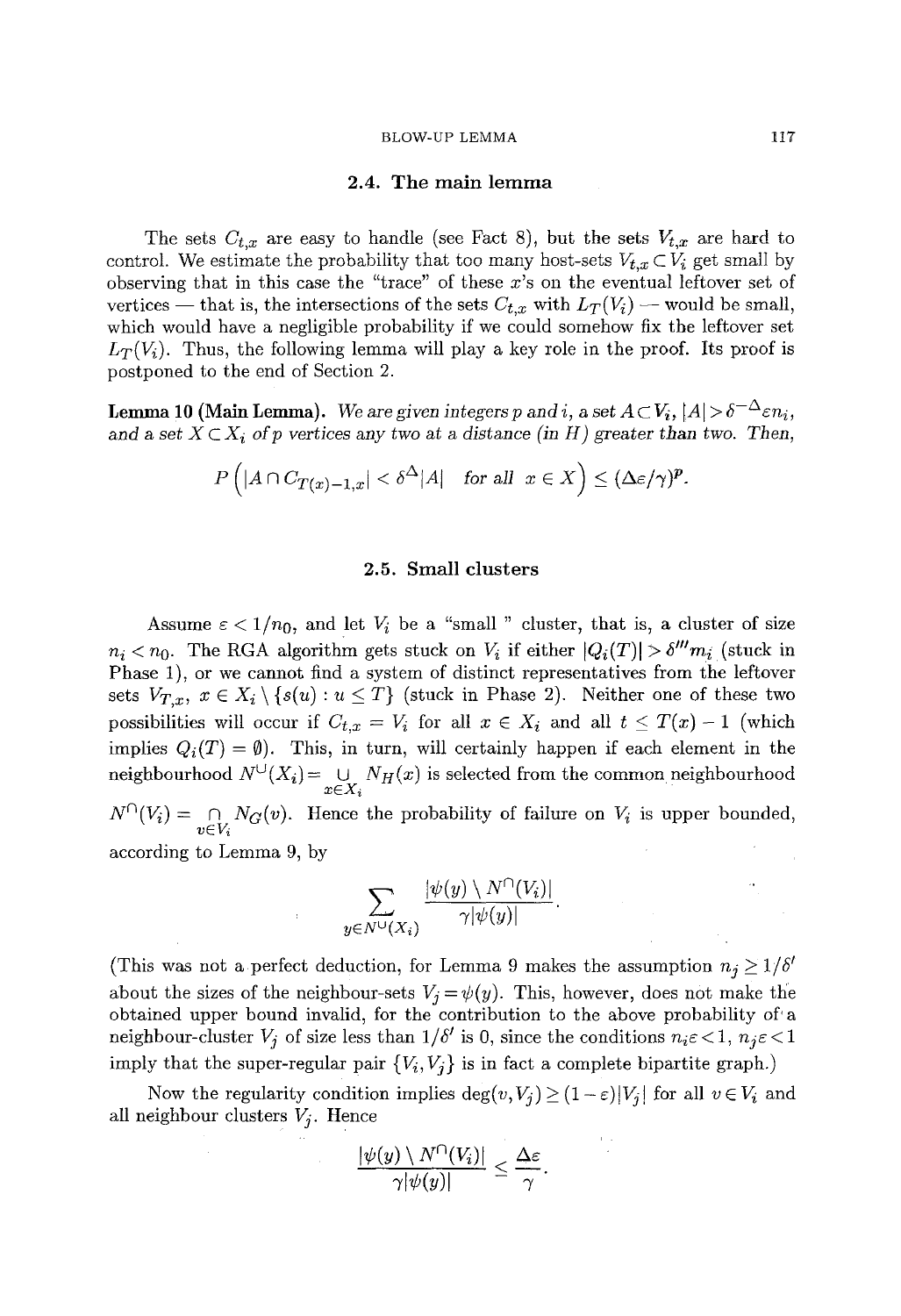Since also  $|N^{\cup}(X_i)| \leq \Delta |X_i| < \Delta n_0$ , the probability of failure on  $V_i$  is less than  $\Delta^2 n_0 \epsilon / \gamma$ , which can be made arbitrarily small by choosing a small enough  $\varepsilon$ . We proved the following lemma.

**Lemma 11.** Let  $n_i = |V_i| < n_0$ , and assume  $\varepsilon < 1/n_0 \le \delta'$ . The probability that the *RGA algorithm fails on V<sub>i</sub> is less than*  $\Delta^2 n_0 \epsilon / \gamma$ .

# 2.6. Analysis of Phase 1

The following lemma immediately implies that Phase I succeeds with probability  $1 - o(1)$ .

**Lemma 12.** Let  $m_i \ge 1$  (that is,  $n_i \ge 1/\delta'$ ). Then, for any integer p,

$$
P(|Q_{\bm i}(T)| \geq p) < 4^{n_{\bm i}} (\Delta \varepsilon / \gamma)^{p/(\Delta^2+1)}.
$$

Indeed, let us apply Lemma 12 with  $p = \lceil \delta^m m_i \rceil$ . We get the estimate (using Lemma 11)

P(Phase 1 of the RGA algorithm ends with failure)

$$
= P(|Q_i(T)| > \delta''' m_i \text{ for some } i)
$$
\n
$$
\langle \delta \rangle \qquad \langle \Delta^2 n_0 \varepsilon / \gamma \sum_{n_i < 1/\delta'} 1 + \sum_{n_i \ge 1/\delta'} 4^{n_i} (\Delta \varepsilon / \gamma)^{p/(\Delta^2 + 1)} < \sum_i (K \varepsilon)^{\lambda n_i}.
$$

For the analysis of Phase 1, it remains to prove Lemma 12.

**Proof of Lemma 12.** Write  $p' = \lfloor p/(\Delta^2 + 1) \rfloor$ . Given a set  $X \subset X_i$ ,  $|X| = p$ , let us estimate the probability  $P(X \subset Q(T))$ . Use the greedy method to select a subset  $X' \subset X$  of p' vertices such that any two vertices of  $X'$  are at a distance more than two. Using (4) and Fact 6 we see that the probability  $P(X' \subset Q(T))$ is upper bounded by the probability of the event that there exists an  $A \subset V_i$ ,  $|A| > m_i/2 > \delta^{-\Delta} \varepsilon n_i$  such that, for all  $x \in X'$ ,

$$
|A \cap C_{T(x)-1,x}| \leq \delta'' n_i < \frac{2\delta''}{\delta'} m_i \leq \frac{\delta^{\Delta}}{2} m_i < \delta^{\Delta} |A|.
$$

For a given A this probability is at most  $(\Delta \varepsilon/\gamma)^{p'}$  (by the Main Lemma). The number of choices for X and A is less than  $4^{n_i}$ ; hence Lemma 12.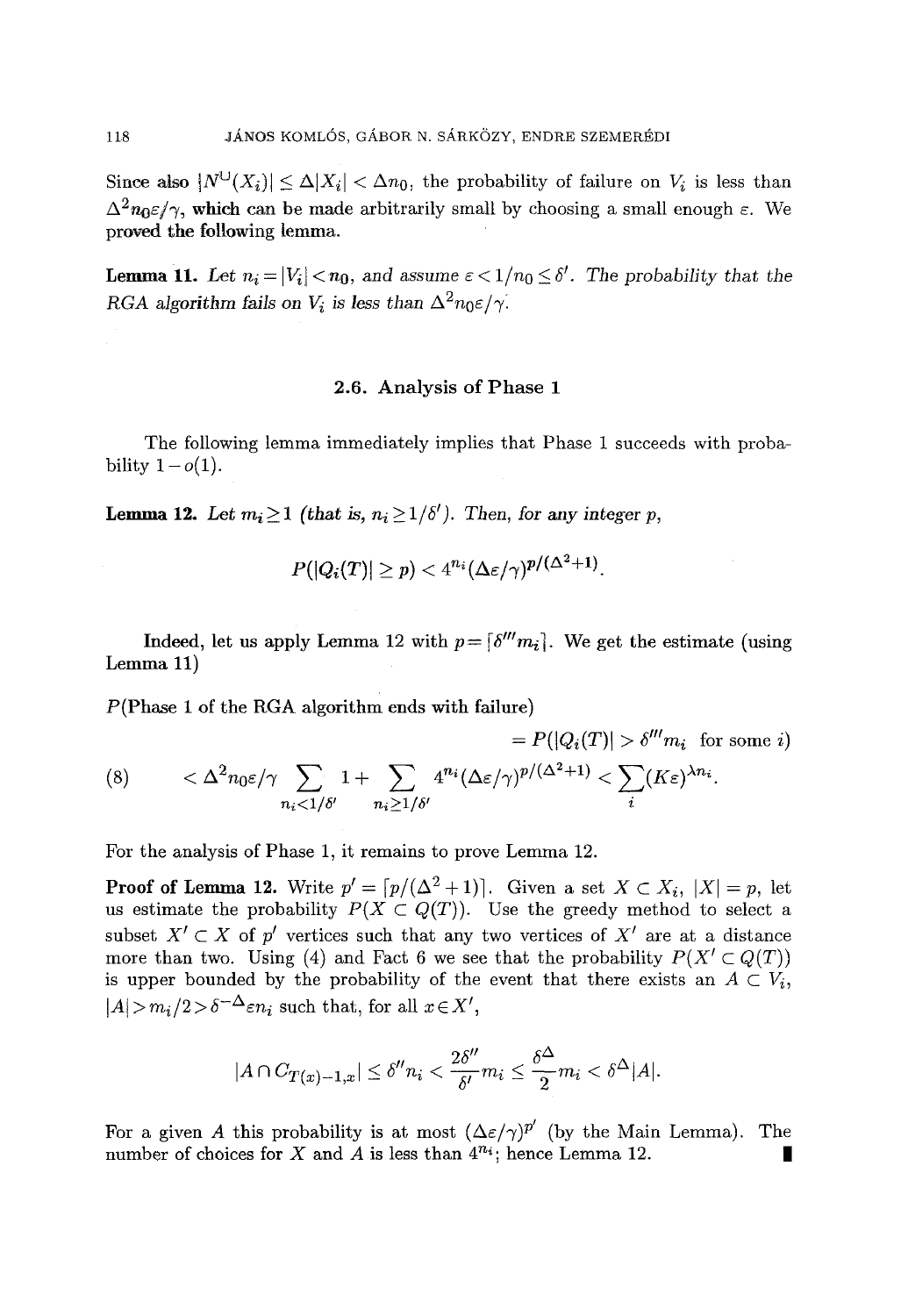### 2.7. Analysis of Phase 2

Let  $B$  be the set of unembedded vertices at the beginning of Phase 2, and let  $B_i = B \cap X_i$ . Note that all these vertices are buffer vertices. (On the other hand, while most buffer vertices are unembedded since they are at the end of the sequence S, not necessarily are all unembedded, for some may have got into the queue and got embedded.) For such a vertex x, write  $V(x) = V_{T,x}$  for the host-set at the beginning of Phase 2. Hence  $V(x) \subset A_i$  for all  $x \in B_i$ , and  $|B_i| = |A_i|$  (the sets  $A_i$ were defined in (3)). Let  $\kappa \leq \gamma$ .

For each i, we would like to select a system of distinct representatives from the sets  $\{V(x): x \in B_i\}$ . The König-Hall condition for the existence of such representatives clearly follows from the following three conditions. For all  $i$ ,

- (9)  $|V(x)| > \kappa |A_i|$  for all  $x \in B_i$ ,
- $(10)$   $\cup$   $V(x) > (1 \kappa) |A_i|$  for all subsets  $X \subset B_i$ ,  $|X| > \kappa |A_i|$ ,  $f$  for all subsets  $X \subset B_i$ ,  $|X| > (1 - \kappa)|A_i|$ . (11)  $\bigcup_{x \in X} V(x) = A_i$

Because of Lemma 11, we can restrict our attention to clusters  $V_i$  of size  $n_i \geq n_0 (\geq$  $1/\delta'$ ).

**Proof of** (9). For all  $x \in B_i$  we have  $V(x) = V_{T,x} = V_{T(x)-1,x}$ , and thus Lemma 9 implies that  $|V(x)| > \gamma n_i \geq \kappa n_i$  for all  $x \in B_i$ , proving (9). Note that this always holds, not only with large probability.

**Proof of** (10). To prove that (10) holds with a large probability, let i be fixed and estimate, for fixed sets  $X \subset B_i$ ,  $|X| = p > \kappa |A_i|$ , and  $A' \subset A_i$ ,  $|A'| \ge \kappa |A_i|$ , the probability of the event that

$$
A' \cap V(x) = \emptyset \text{ for all } x \in X.
$$

Since  $|A_i| > \delta' n_i/3$  by Fact 5, we have (for small enough  $\varepsilon$ )  $|A'| > \delta^{-\Delta} \varepsilon n_i$  and we can apply the Main Lemma. Hence the probability in question (given successful completion of Phase 1) is at most  $(\Delta \varepsilon/\gamma)^p < (\Delta \varepsilon/\gamma)^{\kappa \delta' n_i/3}$ . (Note that we used here again the identity  $A_+\cap V_{T,x}=A_+\cap C_{T,x}$  for all  $x\in B$ .) Thus, the probability that  $(10)$  fails for some i is at most

(12) 
$$
\Delta^2 n_0 \varepsilon / \gamma \sum_{n_i < 1/\delta'} 1 + \sum_{n_i \ge 1/\delta'} 4^{n_i} (\Delta \varepsilon / \gamma)^{\kappa \delta' n_i/3} < \sum_i (K \varepsilon)^{\lambda n_i}.
$$

**Proof of** (11). We want to prove that, with a large probability, every vertex  $a \in A_i$ belongs to many sets  $V(x)$ ,  $x \in B_i$ . In fact, we will show this for every vertex  $a \in V_i$ . For this purpose, let us fix i, a set  $X \subset B_i$ ,  $|X| \geq (1 - \kappa)|B_i|$ , and a vertex  $a \in V_i$ , and let us estimate the probability that for all  $x \in X$ ,  $a \notin V(x)$ .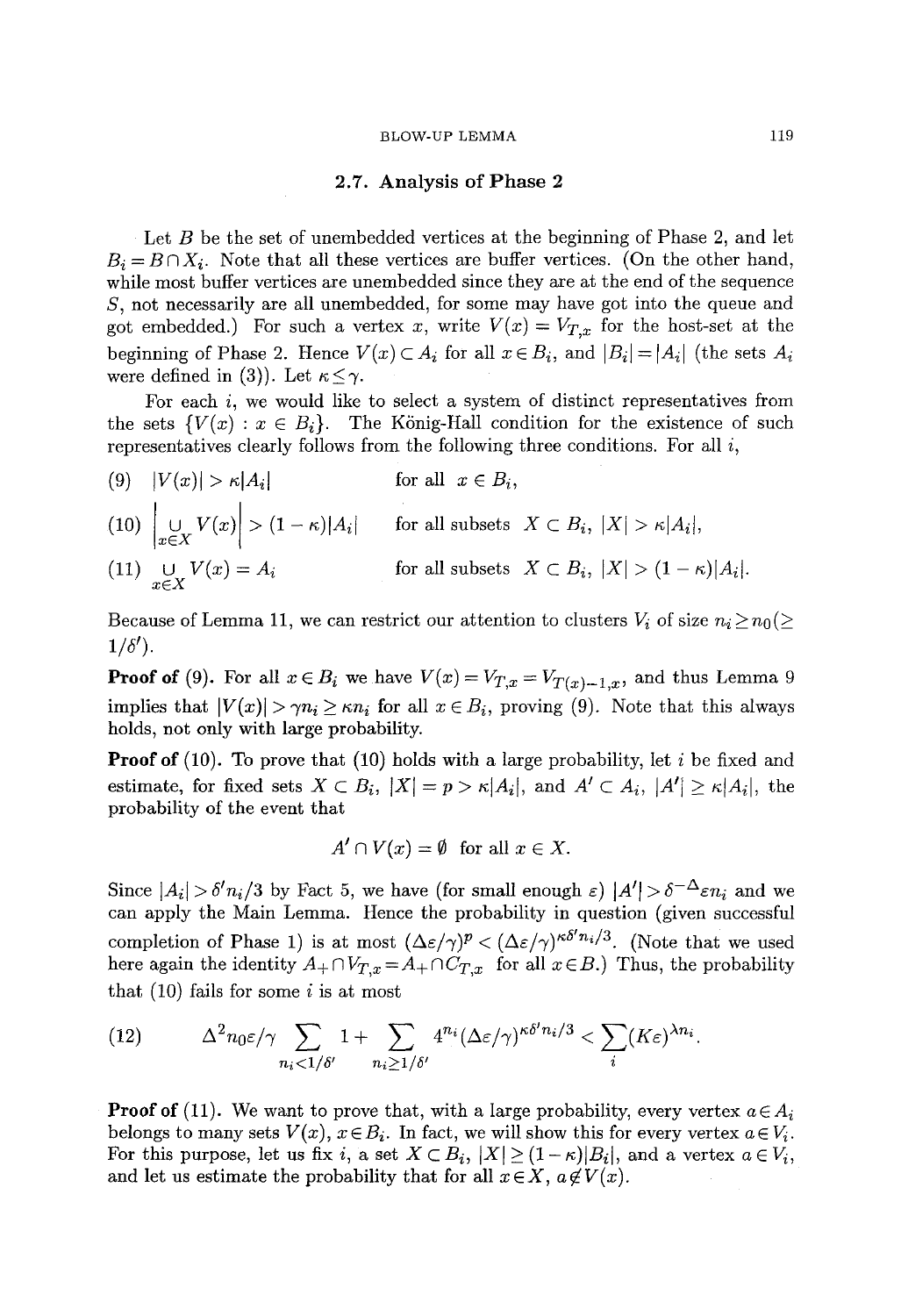The event  $a \in V(x)$  is equivalent to  $\varphi(N_H(x)) \subset N_G(a)$ . Let us fix  $x \in X$ , and denote its neighbourhood by  $Z = \{z_1, \ldots, z_\ell\}$ . Since a is a buffer vertex, its neighbours, the z's, are all embedded in the first  $T_0$  steps of the RGA algorithm. If a vertex  $z \in Z \cap X_j$  is still unembedded at time t, (that is,  $t \leq T(z)-1$ ) then, since the total number of vertices embedded into  $V_j$  in the first  $T_0$  steps is  $M_j < 2r^2\Delta^2 \delta' n_j$ , we have  $|V_{t,z}| \geq |C_{t,z}|-M_j$ , whence, by Fact 8,

$$
|V_{t,z}| > \delta^{\Delta} n_j - 2r^2 \Delta^2 \delta' n_j \ge \delta^{\Delta} n_j/2.
$$

Consequently, all queues are empty during this first stage of the algorithm, and so *the first*  $T_0$  *points are embedded in their original order.* 

As we embed the vertices  $z_1, z_2, \ldots$ , we would like to see if they get into  $W = N_G(a)$ . But there may be some edges between them, so it is a good idea to make sure that their degrees into  $W$  are also large. The easiest way to ensure this would be to run the RGA algorithm with initial sets  $W_z = \psi(z) \cap W$  rather than the full  $\psi(z)$  (restriction of the process to W). While such a modification of the RGA algorithm may work for a specific a, the number of a is  $n_i$  (even for a fixed i), and we cannot modify the RGA to work simultaneously for all  $a \in V_i$ . However we will show that this happens with a *positive probability.* In other words, we show that, with a positive probability, the original RGA algorithm has the following three additional properties for all  $z \in Z$ .

$$
\varphi(z) \in W.
$$

(14) 
$$
\deg_G(\varphi(z), V_{T(z)-1,y} \cap W) > \delta |V_{t-1,y} \cap W|
$$

for all  $y \in \mathbb{Z}$  embedded after z (that is, (2) holds with the sets restricted to W).

And finally, if  $z \in Z$  is unembedded at time  $t \le T_0$ , then

(15) 
$$
|C_{t,z} \cap W_z| > \delta^{\nu(t,z)}|W_z| \geq \delta^{\Delta} |W_z| \geq \delta^{\Delta+1} |\psi(z)|,
$$

where  $\nu$  was defined in (5). (That is, Fact 8 holds with the sets restricted to W.) Note that (15) and  $z \in X_j$  would imply

$$
|V_{t,z}\cap W|\geq \delta^{\Delta+1}n_j-M_j>(\delta^{\Delta+1}-2r^2\Delta^2\delta')n_j>\delta^{\Delta+1}n_j/2.
$$

Indeed, we have these properties preserved inductively if only at time t when a  $z \in Z$  is embedded we happen to choose z from the set  $V_{t-1,z} \cap W$  of size greater than  $\delta^{\Delta+1}|\psi(z)|/2$  -- unless we choose such a z in a way that the degree condition (14) is violated. Given an arbitrary past, the (conditional) probability that  $z$  is indeed selected from this small set is greater than  $\delta^{\Delta+1}/2$ , and the probability that the selection violates the degree condition is, by the regularity condition, less than  $\Delta \varepsilon / \gamma$ . Hence the (conditional) probability that conditions (13), (14) and (15) will all be satisfied for all  $z \in Z$  (conditioned under an arbitrary past) is greater than  $\mu = (\delta^{\Delta+1}/2 - \Delta\varepsilon/\gamma)^{\Delta}$ , since conditional probabilities always multiply.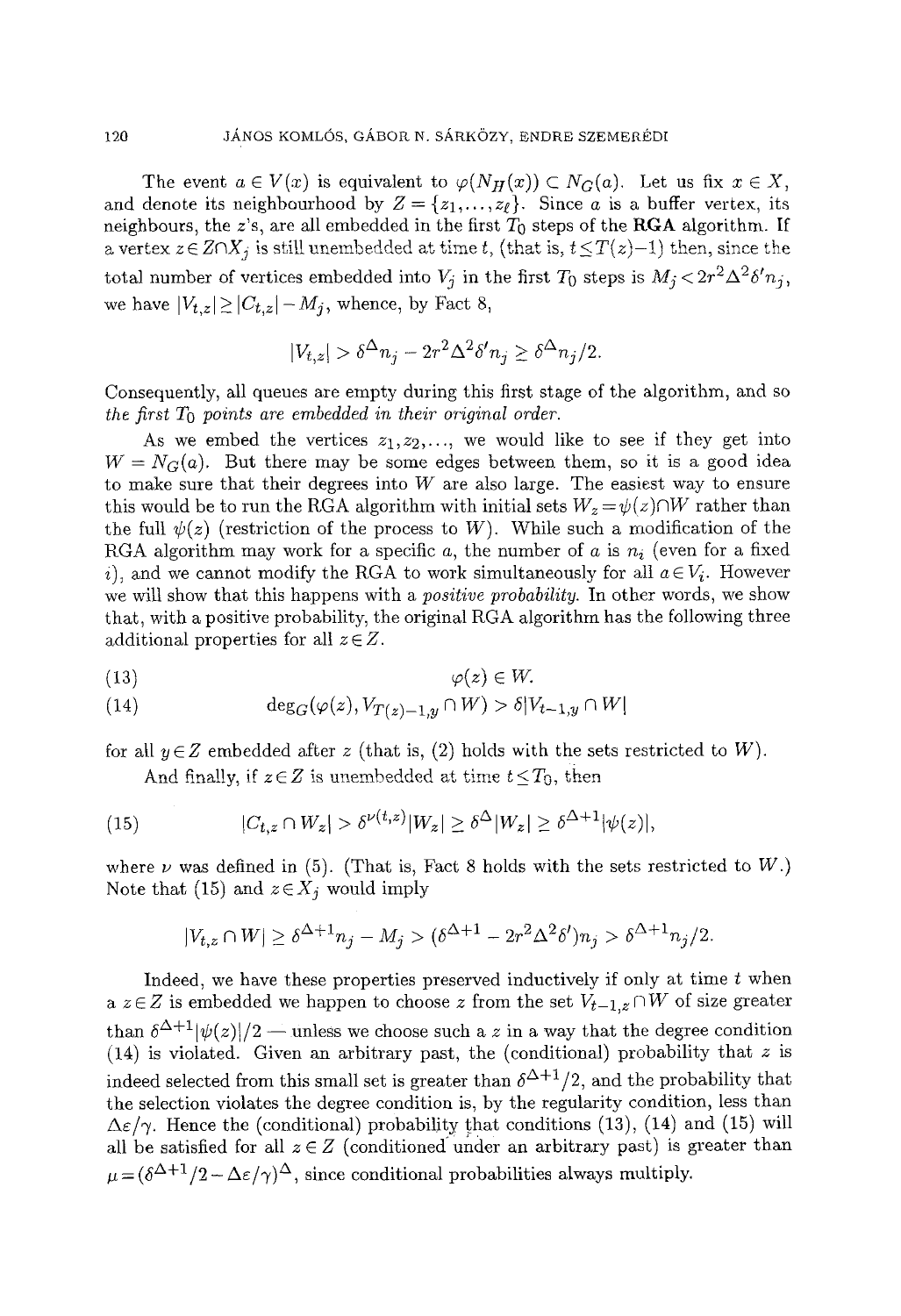Also, the neighbourhoods  $N(x)$  are disjoint for different  $x \in X$ , for the points  $x \in X$  were at least four apart in H. Hence the above lower bounds on the conditional probabilities of success are valid even when conditioned under the full past (when at time t we start embedding the neighbourhood  $Z = N(x)$  for a new x, we start fresh with  $C_{t-1,z} = \psi(z)$  for all  $z \in Z$ ). Hence we can multiply the upper bounds  $1-\mu$  on the conditional failure probabilities and get that the probability that none of the events  $\varphi(N_H(x))\subset N_G(a)$  will occur is less than

$$
(1-\mu)^{|X|} < (1-\mu)^{\delta' n_i/4}.
$$

Finally, writing  $h(x) = -[x \log x + (1-x) \log(1-x)]$ , the probability that (11) fails on  $V_i$  (with  $|V_i|\geq 1/\delta'$ ) is less than

$$
n_i\binom{n_i}{\kappa n_i}(1-\mu)^{\delta'n_i/4} < n_i\exp\{(h(\kappa)-\mu\delta'/4)n_i\} \leq n_i\exp\{-\mu\delta'n_i/8\}.
$$

Thus, the probability that (11) fails on some  $V_i$  is less than

$$
\sum_{n_i \ge n_0} e^{-\lambda n_i} + K \varepsilon.
$$

# 2.8. Proof of the Main Lemma

Let  $E(x)$  denote the event  $\{|A \cap C_{T(x)-1,x}| < \delta^{\Delta} |A|\}$ , and write  $E(X) =$  $\bigcap_{x\in X}E(x)$ . We want to get the estimate  $P(E(X)) \leq (\Delta \varepsilon/\gamma)^p$  (recall that  $p=|X|$ ). Let  $E(t,x)$  be the event  $\{|A \cap C_{t,x}| < \delta^{\nu(t,x)}|A|\}$ , and define the random instance

$$
\tau(x) = \inf\{t : E(t, x)\}.
$$

If there is such an instance then write  $k(x) = s(\tau(x))$  for the vertex that "killed" x. Note that  $k(x)$  is a neighbour of x in H and the map  $k(x)$  is one-to-one (and hence so is  $\tau$ ).

Now let us fix a map  $k_0: X \to V(H)$ ,  $k_0(x) \in N_H(x)$  for all  $x \in X$ . We will show that

$$
P(E(X) \cap \{k = k_0 \text{ on } X\}) \leq (\varepsilon/\gamma)^p.
$$

This will prove the Main Lemma, for the number of such maps  $k_0$  is at most  $\Delta^p$ .

We embed the vertex  $y = k_0(x)$  at time  $\tau(x)$ , but we already know at time  $t = \tau(x) - 1$  that y will be embedded in the next step. At that time the event  $E(t,x)$  is still false, that is, we still have  $\{|A \cap C_{t,x}| \geq \delta^{\nu(t,x)}|A|\}$ , and hence the set  $Y = A \cap C_{t,x}$  is of size greater than  $\varepsilon |\psi(x)|$ . In the next step y will be embedded into a vertex v with  $deg_G(v, Y) < \delta|Y|$ . But there are at most  $\varepsilon |\psi(y)|$  such vertices out of the more than  $\gamma[\psi(y)]$  vertices v is to be selected from. Thus the (conditional)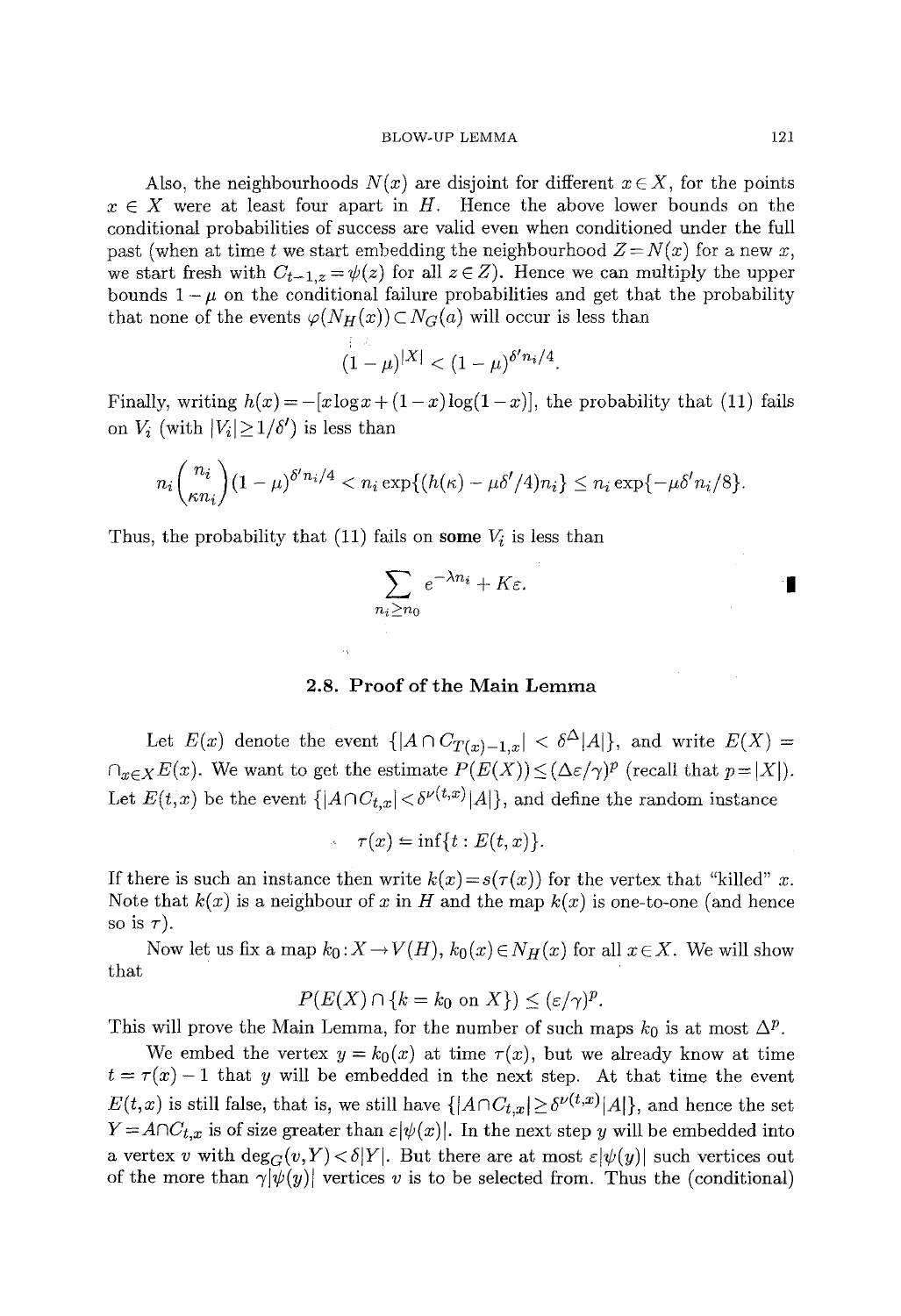probability (given the full past until time  $\tau(x)-1$ ) that such a v is selected is less than  $\varepsilon/\gamma$ . Hence, the probability that this happens for every  $x \in X$  is less than  $(\varepsilon/\gamma)^p$  as claimed.

Remark. A formally simpler way to present the above proof would be to use induction on  $n$  to prove the inequality

$$
P\left(|A\cap C_{T(x)-1,x}|<\delta^\Delta|A|\quad\text{for all}\;\;x\in X\right)\leq\prod_{x\in X}(\deg(x)\varepsilon/\gamma).
$$

(Simply check if  $s(1)$  is the neighbour of any vertex in X or not, and apply induction.)

# 3. Concluding remarks

Remark 13. *When using the Blow-up Lemma, we usually need the following strengthened version:* Given  $c > 0$ , there are positive numbers  $\varepsilon = \varepsilon(\delta, \Delta, r, c)$  and  $\alpha = \alpha(\delta, \Delta, r, c)$  such that the Blow-up Lemma in the equal size case (all  $|V_i|$  are the *same) remains true if for* every i there are *certain vertices* x to be *embedded* into  $V_i$  whose images are *a priori restricted to certain sets*  $C_x \subset V_i$  provided that

- (i) each  $C_x$  within a  $V_i$  is of size at least  $c|V_i|$ ,
- (ii) the number of such restrictions within a  $V_i$  is not more than  $\alpha|V_i|$ .

## References

- [11 N. ALON, R. DUKE, H. LEFFMAN, V. RODL, and R. YUSTER: Algorithmic aspects of the regularity lemma, *FOCS,* 33 (1993), 479-481; Journal of Algorithms, 16 (1994), 80-109.
- [2] N. ALON and E. FISCHER: 2-factors in dense graphs, Discrete Math., to appear.
- [3] N. ALON, S. FRIEDLAND, G. KALAI: Regular subgraphs of almost regular graphs, J. *Combinatorial Theory*, B 37 (1984), 79-91. See also N. ALON, S. FRIEDLAND, G. KALAI: Every 4-regular graph plus an edge contains a 3-regular subgraph, *J. Combinatorial Theory,* B 37 (1984), 91-92.
- [4] N. ALON and R. YUSTER: Almost H-factors in dense graphs, *Graphs and Combinatorics;* 8 (1992), 95-102.
- [5] N. ALON and R. YUSTER: H-factors in dense graphs, Y. *Combinatorial Theory,* Ser. B, to appear.
- [6] V. GHVÁTAL, V. RÖDL, E. SZEMERÉDI, and W. T. TROTTER JR.: The Ramsey number of a graph with bounded maximum degree, *Journal of Combinatorial Theory,* B 34 (1983), 239-243.